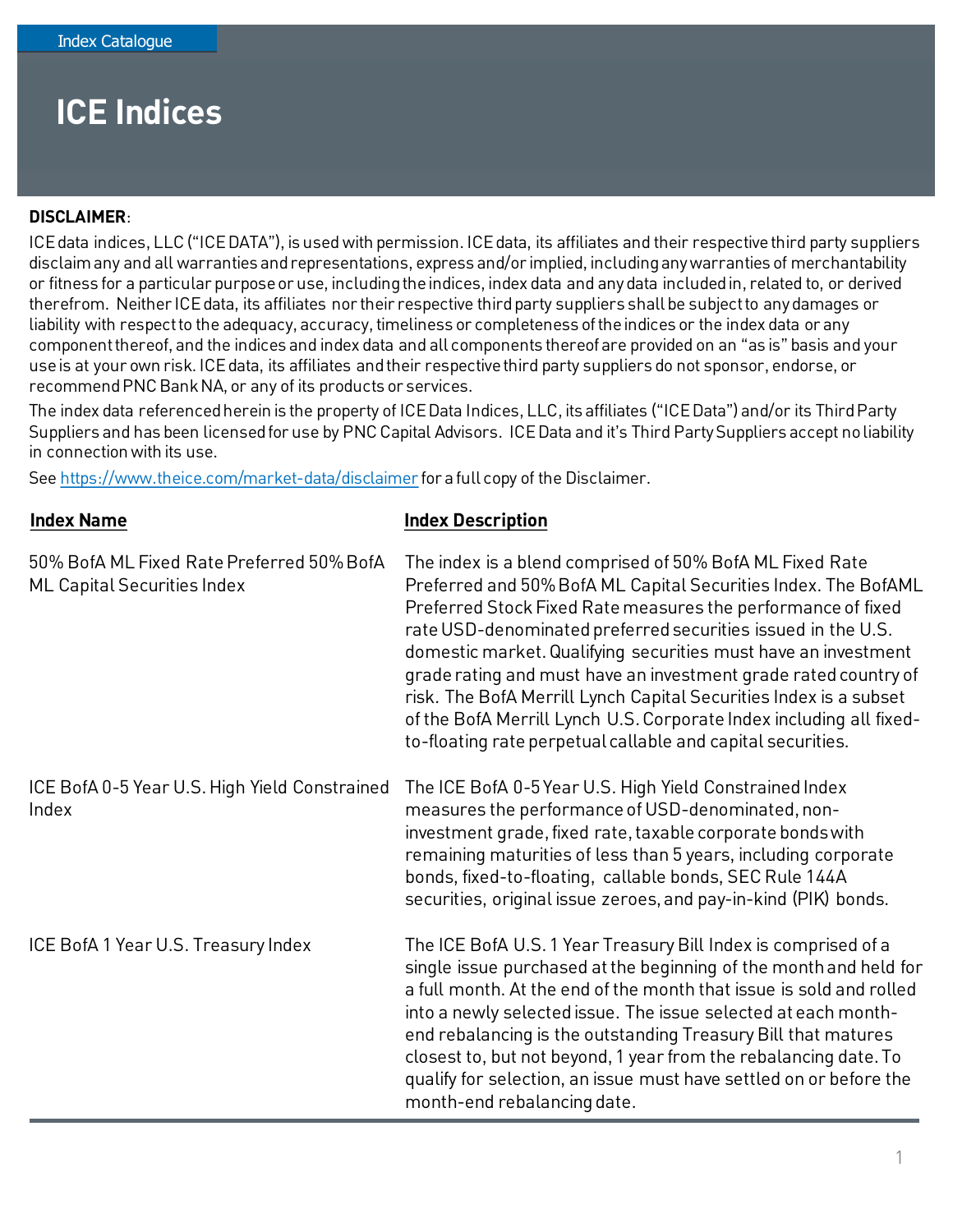| <b>Index Name</b>                                      | <b>Index Description</b>                                                                                                                                                                                                                                                                                                                                                                                                                                                                                  |
|--------------------------------------------------------|-----------------------------------------------------------------------------------------------------------------------------------------------------------------------------------------------------------------------------------------------------------------------------------------------------------------------------------------------------------------------------------------------------------------------------------------------------------------------------------------------------------|
| ICE BofA 1-3 Year U.S. Corporate &<br>Government Index | The ICE BofA 1-3 Year U.S. Corporate & Government Index<br>tracks the performance of U.S. dollar denominated investment<br>grade debt publicly issued in the U.S. domestic market, including<br>U.S. Treasury, U.S. agency, foreign government, supranational<br>and corporate securities. ICE BofA 1-3 Year U.S. Corporate &<br>Government Index is a subset of ICE BofA U.S. Corporate &<br>Government Index including all securities with a remaining term<br>to final maturity less than 3 years.     |
| ICE BofA 1-5 Year U.S. Corporate Index                 | The ICE BofA 1-5 Year U.S. Corporate Index tracks the<br>performance of U.S. dollar denominated investment grade<br>corporate debt publicly issued in the U.S. domestic market. The<br>ICE BofA 1-5 Year U.S. Corporate Index is a subset of the ICE<br>BofA U.S. Corporate Index including all securities with a<br>remaining term to final maturity less than 5 years.                                                                                                                                  |
| ICE BofA 1-5 Year U.S. Corporate &<br>Government Index | The ICE BofA 1-5 Year U.S. Corporate & Government Index<br>tracks the performance of U.S. dollar denominated investment<br>grade debt publicly issued in the U.S. domestic market, including<br>U.S. Treasury, U.S. agency, foreign government, supranational<br>and corporate securities. The ICE BofA 1-5 Year U.S. Corporate<br>& Government Index is a subset of ICE BofA U.S. Corporate &<br>Government Index including all securities with a remaining term<br>to final maturity less than 5 years. |
| ICE BofA 3 Month U.S. Treasury Bill Index              | The ICE BofA 3 Month U.S. Treasury Index measures the<br>performance of a single issue of outstanding treasury bill which<br>matures closest to, but not beyond, three months from the<br>rebalancing date. The issue is purchased at the beginning of the<br>month and held for a full month; at the end of the month that<br>issue is sold and rolled into a newly selected issue.                                                                                                                      |
| ICE BofA 3-6 Month U.S. Treasury Bill Index            | The ICE BofA 3-6 Month U.S. Treasury Index measures the<br>performance of U.S. dollar denominated U.S. Treasury Bills<br>publicly issued in the U.S. domestic market with a remaining<br>term to final maturity greater than or equal to 3 months and less<br>than 6 months. It is a subset of the BofA U.S. Treasury Bills<br>Index.                                                                                                                                                                     |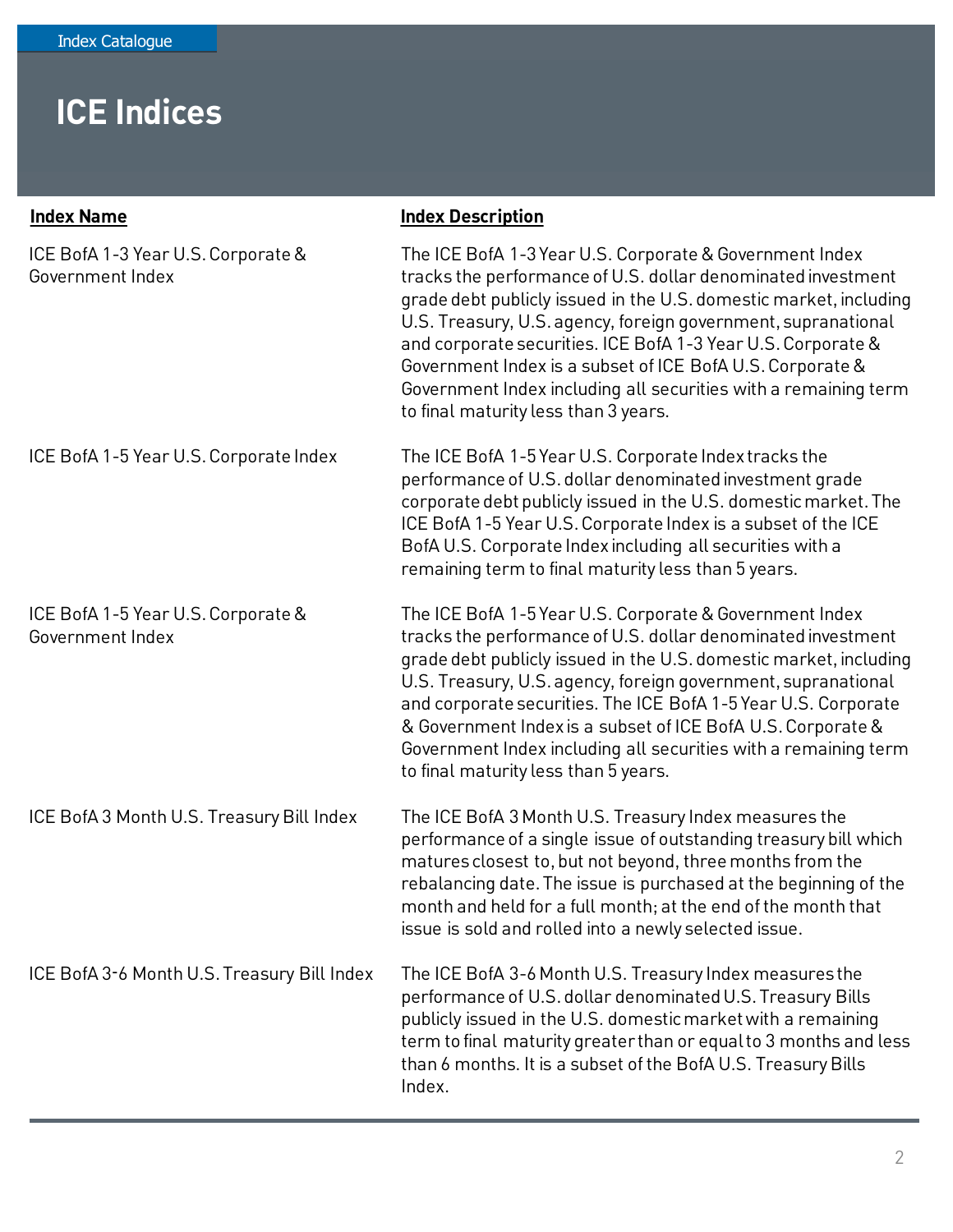| <b>Index Name</b>                                             | <b>Index Description</b>                                                                                                                                                                                                                                                                                                                                                                                                                                                                                                                                                                                                                  |
|---------------------------------------------------------------|-------------------------------------------------------------------------------------------------------------------------------------------------------------------------------------------------------------------------------------------------------------------------------------------------------------------------------------------------------------------------------------------------------------------------------------------------------------------------------------------------------------------------------------------------------------------------------------------------------------------------------------------|
| ICE BofA 5-10 Year U.S. Corp Index                            | The ICE BofA 5-10 Year U.S. Corp Index is a subset of ICE<br>BofAML U.S. Corporate Index. It measures market performance<br>of USD-denominated investment grade corporate debt publicly<br>issued in the U.S. domestic market with a remaining term to<br>final maturity between 5 and 10 years. It is market capitalization<br>weighted.                                                                                                                                                                                                                                                                                                 |
| ICE BofA U.S. Bond Market Option Volatility<br>Estimate Index | The ICE BofA U.S. Bond Market Option Volatility Estimate Index<br>(MOVE), formerly known as the Merrill Lynch Option Volatility<br>Estimate Index, measures U.S. bond market yield volatility by<br>tracking a basket of over the counter options on U.S. Treasury<br>notes and bonds. The basket is comprised of at-the-moneyone<br>month options on the current 2-year, 5-year, 10-year and 30-<br>year Treasuries. The index value is equal to the average of the<br>implied normal yield volatility of the four options, where the 10-<br>year option is given a 40% weight and the other basket<br>components each hold a 20% share. |
| ICE BofA U.S. Taxable Municipal Plus Index                    | The ICE BofA U.S. Taxable Municipal Securities Plus Index is<br>designed to track the performance of USD-denominated taxable<br>municipal debt publicly issued by U.S. states and territories, and<br>their political subdivisions, in the U.S. market.                                                                                                                                                                                                                                                                                                                                                                                   |
| ICE U.S. Treasury 1-3 Year Bond Index                         | The ICE U.S. Treasury 1-3 Year Bond Index is part of a series of<br>indices intended to assess the U.S. Treasury market. The index<br>is market value weighted and is designed to measure the<br>performance of USD-denominated, fixed rate securities with<br>minimum term to maturity greater than one year and less than<br>or equal to three years.                                                                                                                                                                                                                                                                                   |
| ICE U.S. Treasury 20+ Year Bond Index                         | The ICE U.S. Treasury 20+ Year Bond Index measures the<br>performance of public obligations of the U.S. Treasury that have<br>a remaining maturity of greater than 20 years.                                                                                                                                                                                                                                                                                                                                                                                                                                                              |